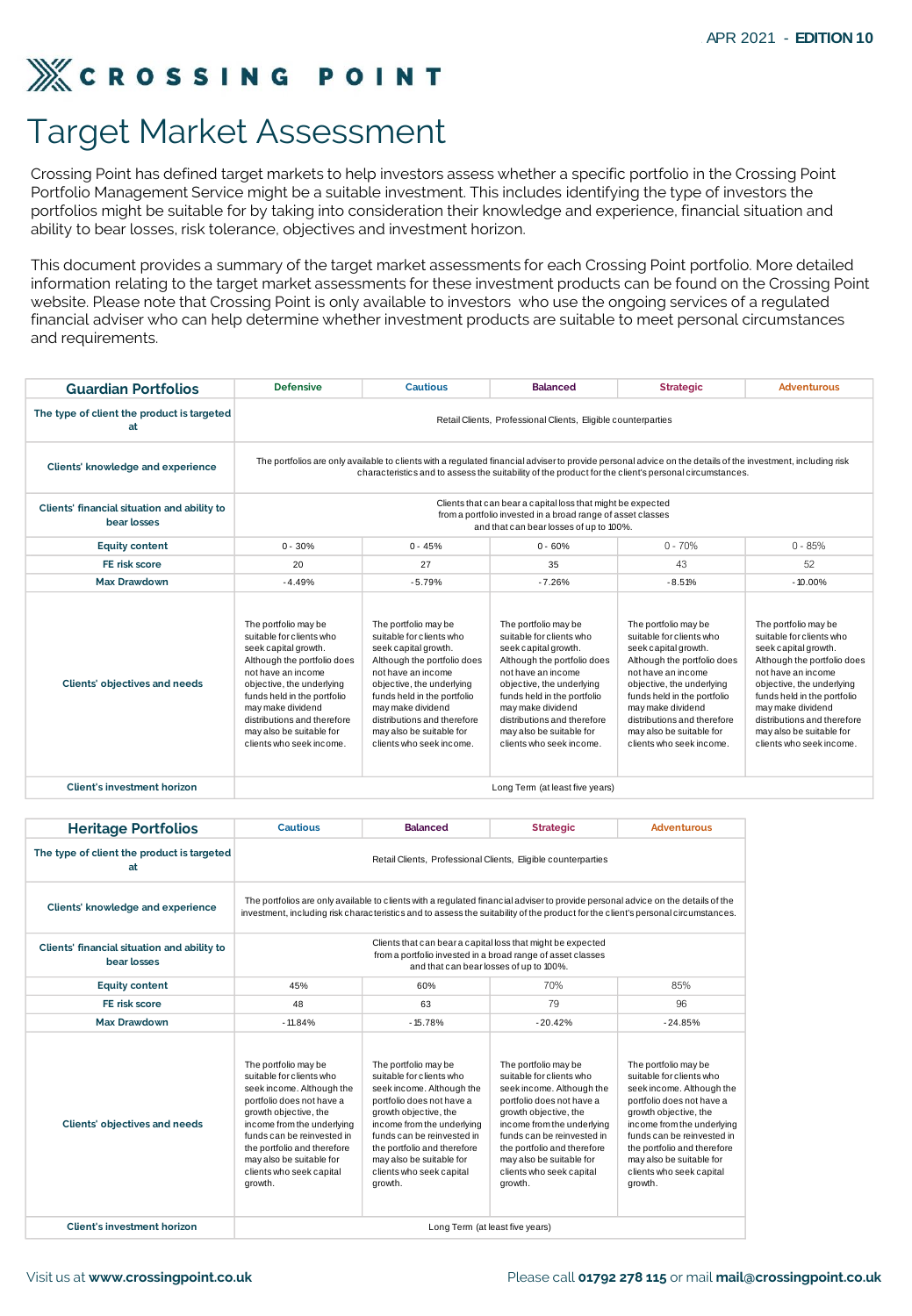# Target Market Assessment (cont.)

| The type of client the product is targeted<br>at<br><b>Clients' knowledge and experience</b><br>Clients' financial situation and ability to<br>bear losses<br><b>Equity content</b><br>45%<br>FE risk score<br>42<br><b>Max Drawdown</b><br>$-2.29%$<br>The portfolio may be<br>suitable for clients who<br>seek capital growth.<br>Although the portfolio does<br>not have an income<br>objective, the underlying<br><b>Clients' objectives and needs</b><br>funds held in the portfolio<br>may make dividend<br>distributions and therefore | Retail Clients, Professional Clients, Eligible counterparties<br>The portfolios are only available to clients with a regulated financial adviser to provide<br>the suitability of the product for the client's personal circumstances.<br>Clients that can bear a capital loss that might be expected<br>from a portfolio invested in a broad range of asset classes<br>and that can bear losses of up to 100%.<br>60%<br>53<br>$-2.15%$<br>The portfolio may be<br>suitable for clients who<br>seek capital growth.<br>Although the portfolio does<br>not have an income<br>objective, the underlying | personal advice on the details of the investment, including risk characteristics and to assess<br>70%<br>65<br>$-2.27%$<br>The portfolio may be<br>suitable for clients who<br>seek capital growth.<br>Although the portfolio does<br>not have an income |
|-----------------------------------------------------------------------------------------------------------------------------------------------------------------------------------------------------------------------------------------------------------------------------------------------------------------------------------------------------------------------------------------------------------------------------------------------------------------------------------------------------------------------------------------------|--------------------------------------------------------------------------------------------------------------------------------------------------------------------------------------------------------------------------------------------------------------------------------------------------------------------------------------------------------------------------------------------------------------------------------------------------------------------------------------------------------------------------------------------------------------------------------------------------------|----------------------------------------------------------------------------------------------------------------------------------------------------------------------------------------------------------------------------------------------------------|
|                                                                                                                                                                                                                                                                                                                                                                                                                                                                                                                                               |                                                                                                                                                                                                                                                                                                                                                                                                                                                                                                                                                                                                        |                                                                                                                                                                                                                                                          |
|                                                                                                                                                                                                                                                                                                                                                                                                                                                                                                                                               |                                                                                                                                                                                                                                                                                                                                                                                                                                                                                                                                                                                                        |                                                                                                                                                                                                                                                          |
|                                                                                                                                                                                                                                                                                                                                                                                                                                                                                                                                               |                                                                                                                                                                                                                                                                                                                                                                                                                                                                                                                                                                                                        |                                                                                                                                                                                                                                                          |
|                                                                                                                                                                                                                                                                                                                                                                                                                                                                                                                                               |                                                                                                                                                                                                                                                                                                                                                                                                                                                                                                                                                                                                        |                                                                                                                                                                                                                                                          |
|                                                                                                                                                                                                                                                                                                                                                                                                                                                                                                                                               |                                                                                                                                                                                                                                                                                                                                                                                                                                                                                                                                                                                                        |                                                                                                                                                                                                                                                          |
|                                                                                                                                                                                                                                                                                                                                                                                                                                                                                                                                               |                                                                                                                                                                                                                                                                                                                                                                                                                                                                                                                                                                                                        |                                                                                                                                                                                                                                                          |
| may also be suitable for<br>clients who seek income.<br>ESG investment criteria.                                                                                                                                                                                                                                                                                                                                                                                                                                                              | funds held in the portfolio<br>may make dividend<br>distributions and therefore<br>may also be suitable for<br>clients who seek income.<br>ESG investment criteria.                                                                                                                                                                                                                                                                                                                                                                                                                                    | objective, the underlying<br>funds held in the portfolio<br>may make dividend<br>distributions and therefore<br>may also be suitable for<br>clients who seek income.<br>ESG investment criteria.                                                         |
| <b>Client's investment horizon</b>                                                                                                                                                                                                                                                                                                                                                                                                                                                                                                            | Long Term (at least five years)                                                                                                                                                                                                                                                                                                                                                                                                                                                                                                                                                                        |                                                                                                                                                                                                                                                          |
|                                                                                                                                                                                                                                                                                                                                                                                                                                                                                                                                               |                                                                                                                                                                                                                                                                                                                                                                                                                                                                                                                                                                                                        |                                                                                                                                                                                                                                                          |
|                                                                                                                                                                                                                                                                                                                                                                                                                                                                                                                                               |                                                                                                                                                                                                                                                                                                                                                                                                                                                                                                                                                                                                        |                                                                                                                                                                                                                                                          |